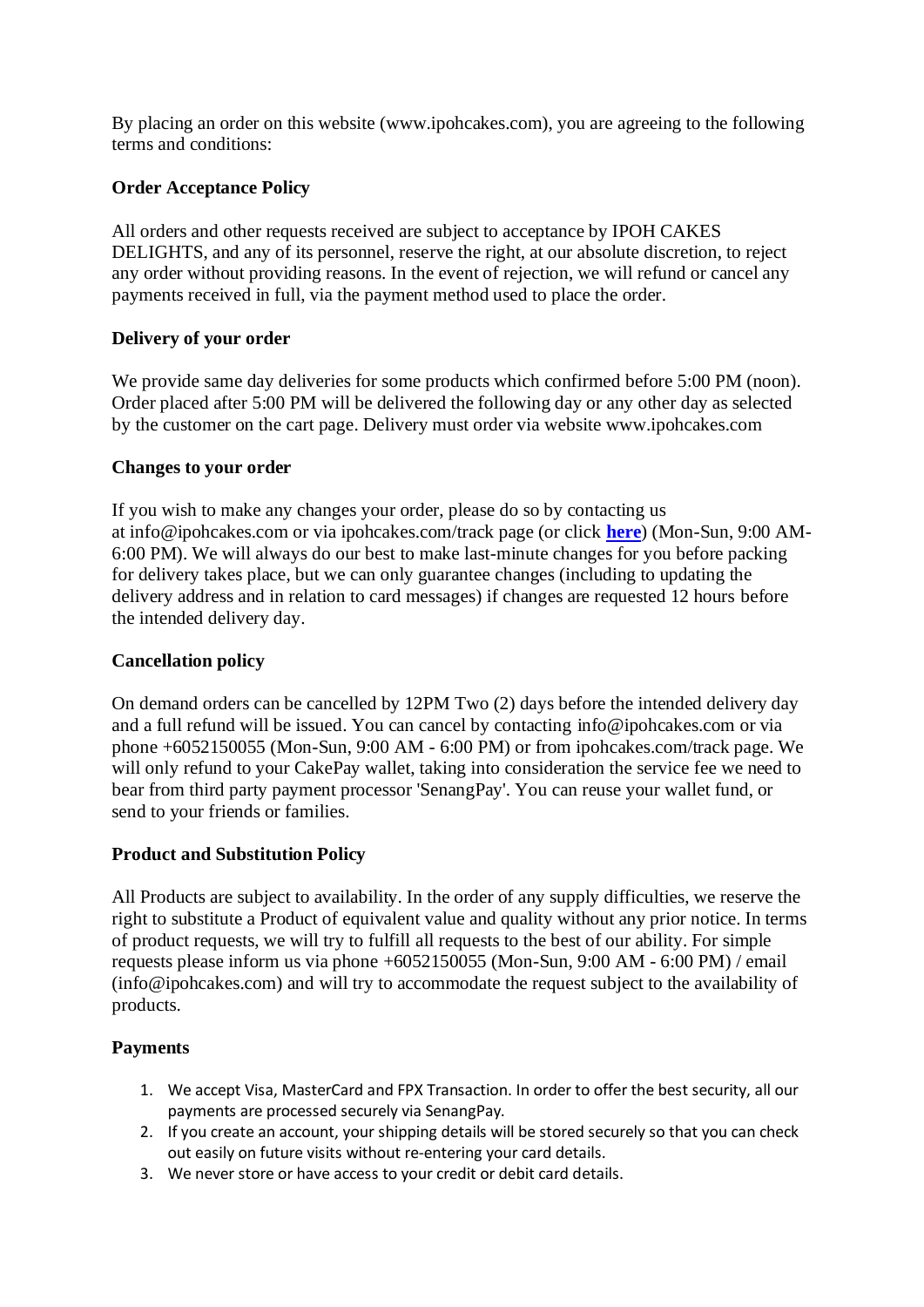# **Prices and Additional Charges**

1. All prices exclude delivery charges unless otherwise stated free delivery.

# **Delivery policy**

- 1. Deliveries can be done on Mondays to Sundays, except pre-announced shop closure.
- 2. Timed deliveries are not available.
- 3. Depend on type of products, our delivery guy will leave the cakes any place seems suitable in case no recipient is available to accept the cake. This is especially if you plan for surprise delivery. We highly recommend you to inform the recipient earlier since we are not a surprise delivery provider.
- 4. Although our team will always try our best to ensure punctual delivery for our customer, IpohCakes cannot be held responsible if a delivery arrives late due to any circumstances impacting the availability of the courier service that we use or anything else outside of IpohCakes's control.
- 5. In the event of a non-delivery, please contact us at info@ipohcakes.com or via phone +6052150055 (Mon-Sun, 9:00 AM - 6:00 PM). It is the customer's responsibility to contact us within one (2) days (48 hours) of the scheduled delivery date in order to claim a refund. Failure to do so will result in the lapse to any rights of a refund.
- 6. In the event where the delivery location is too remote or unreachable by our branch, we will contact you before the intended delivery date to offer a full refund and cancellation of your order. We are not able to deliver to PO boxes.
- 7. We reserve the right, at our absolute discretion, to use a different delivery method without prior notification.
- 8. If you change address, you must update your address details via Call or Whatsapp (+6052150055) or via ipohcakes.com/track page to ensure that no deliveries are sent out to the wrong address. Please ensure this is done 24 hours or one (1) day before the intended delivery date / slot. We are unable to provide refunds for any deliveries sent to the wrong location where we have not received advance notice in accordance with this paragraph or recipient/customer may collect the cake at our outlet.
- 9. Ipoh Cakes will not send the cakes to recipients inside the building, especially Hospital & high rises (apartments). Our delivery guy will call to request recipient to receive the cake at Lobby area.

# **Damage**

Our cakes are packaged to ensure they arrive as beautiful and as fresh as when they left us. However, on a small number of occasions (and for reasons beyond our control) they may get damaged during transit. Should this occur to a level that you deem unacceptable, please contact our customer care at info@ipohcakes.com or whatsapp to inform us immediately with images to support your claim so that we can arrange a replacement at our next available delivery date, or a refund. Please note that you will need to email us a photo of the damaged product within 2 hours of receipt in order to be eligible for a refund. If we offer you a refund, please note that we only credit the amount of your order subtotal (excluding delivery charge) to your CakePay wallet. You can reuse your wallet fund for later.

# **Non Delivery**

We do everything we can to ensure our products are delivered. If for any reason we made a mistake and deliveries don't turn up, please contact our customer care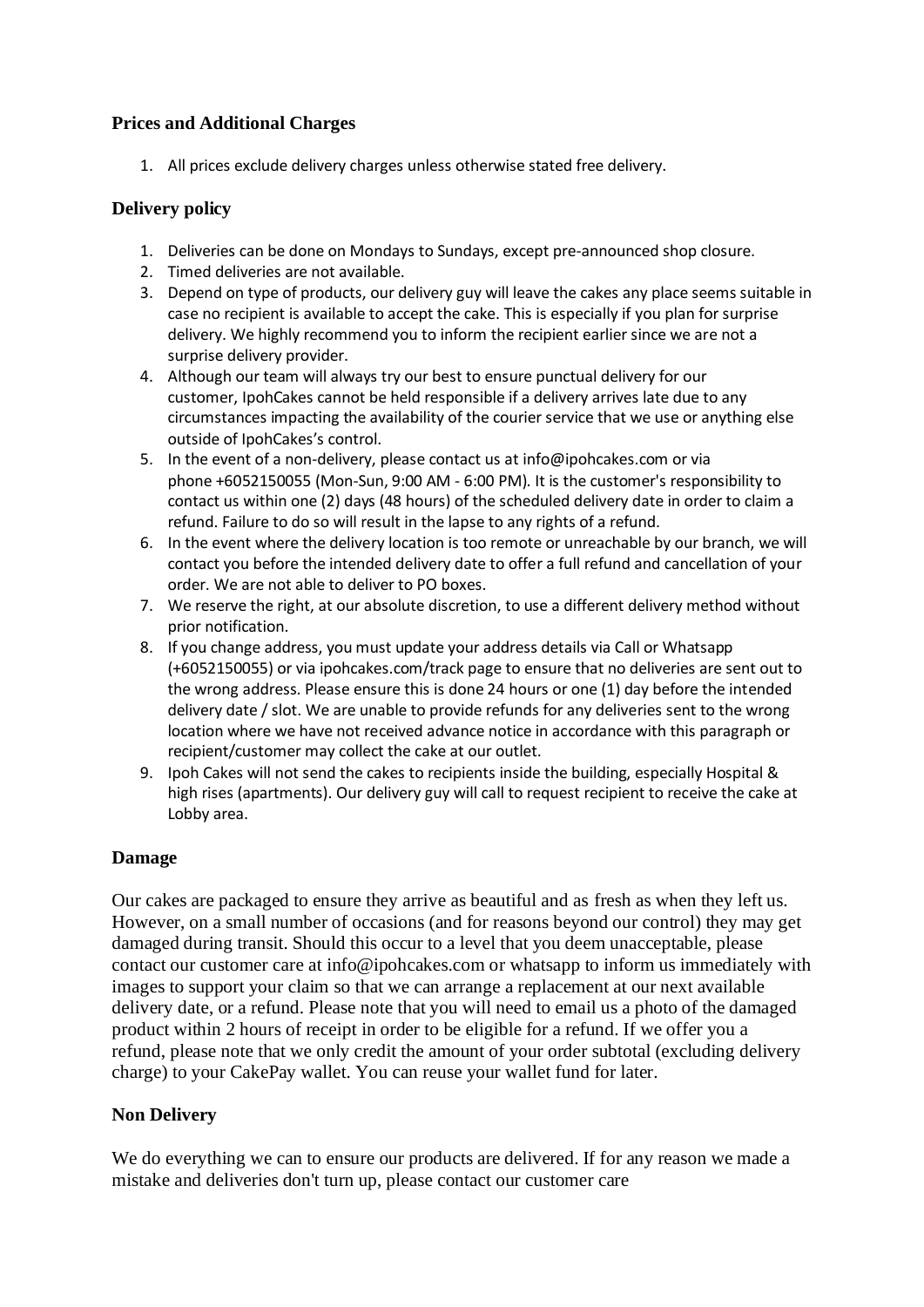at info@ipohcakes.com to inform us. We will send you a replacement on our next available delivery date, or a refund. If we offer you a refund, please note that we only credit the amount to your CakePay wallet. You can reuse your wallet fund for later.

## **Satisfaction Guarantee**

Satisfying you and your recipient is our ultimate aim. We always strive to deliver products at its best condition and on time.

# **Return and Refunds Policy**

To be eligible for returns and refunds, you should report your case within 48 hours upon delivery of your order and is subjected to a mandatory review and investigation process by our Customer Support team. The products should also remain the same way as delivered. When filing your report, kindly provide us with your order number, several pictures of the defective product, and reasons on why are you requesting for a return or refund.

## **Offers and promotion codes**

- 1. At our discretion, from time to time, we may offer products at discounted prices. These offers are valid from the time that we introduce them to the end date of the offer and they cannot be used for purchases before the offer introduction date or after the offer end date.
- 2. In the event that a customer has made a purchase and the price of the purchased product subsequently falls or is discounted owing to a special offer, the price of the product at the time of purchase shall prevail. We are unable to offer special offer discounts for purchases that have already been made.
- 3. As our special offers are contingent on availability, we may change the terms of special offers, or withdraw them altogether, at any time, and without prior notice.
- 4. We also reserve the right, at our absolute discretion, to offer different personalized special offers and promotions and it will therefore only be possible for the customer in receipt of the special offer to redeem the discount.
- 5. Unless explicitly otherwise stated, free or discounted introductory offers are only available to new users of the Ipohcakes, and are only available once to any one person.
- 6. Discounts and credits cannot be used in conjunction with any other offers.
- 7. Unless otherwise stated, we only allow one promotion code to be used per order.

# **Circumstances beyond our control**

#### **Adverse weather conditions**

During adverse weather conditions (including heavy rain, storm, typhoon, and flood), our delivery partners may not be able to deliver orders on time. This is outside of our control and we cannot accept responsibility for the late delivery of the order. Therefore, in the event of adverse weather conditions, we aren't able to refund or offer re-delivery of affected orders.

# **Force Majeure**

Ipohcakes shall not be liable for delay in performing or for failure to perform its obligations if the delay or failure results from any of the following: (i) Acts of God, (ii) outbreak of hostilities, riot, civil disturbance, acts of terrorism, (iii) the act of any government or authority